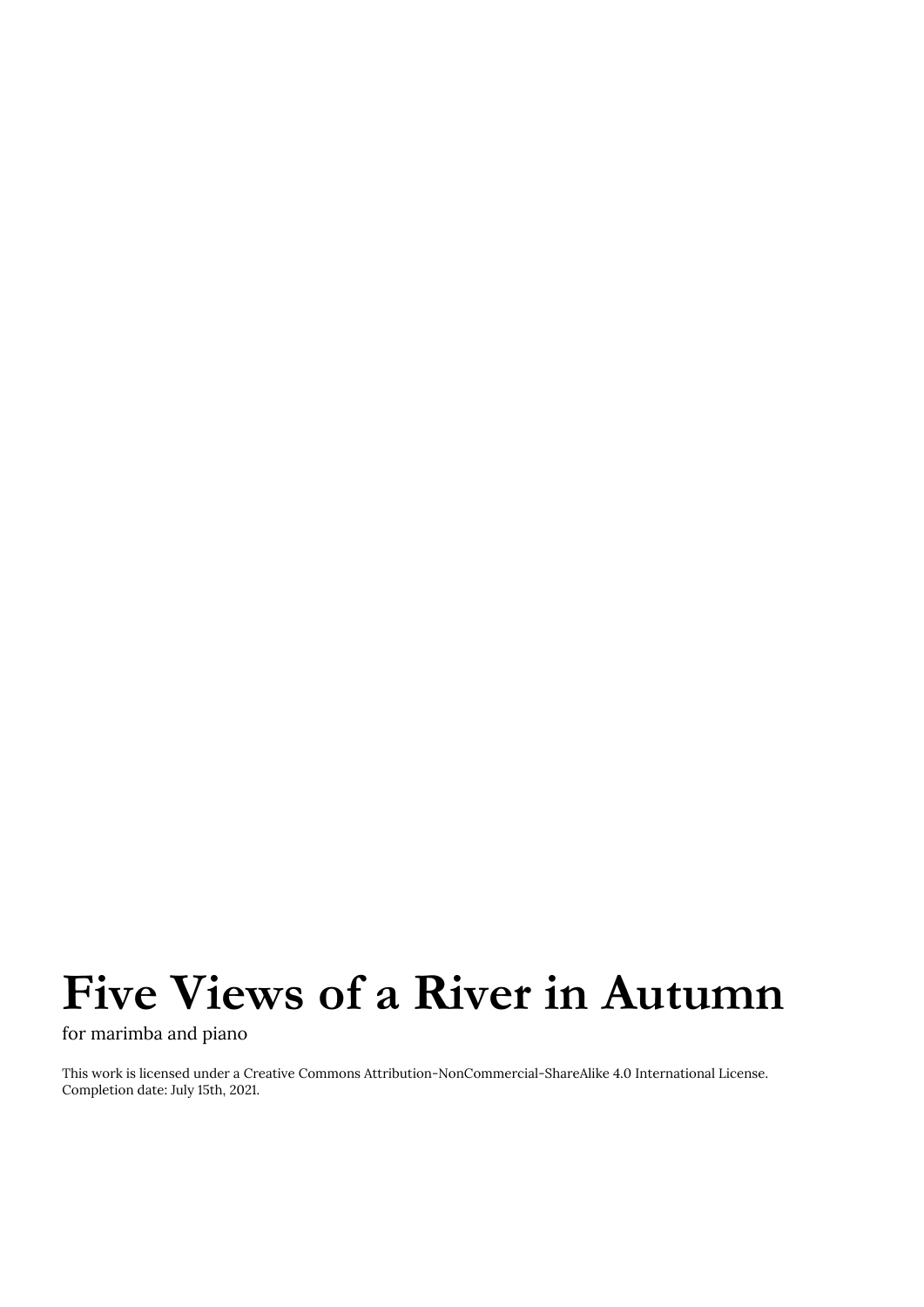These little pieces live or die depending on performers' approach to pauses: empty bars, ritardando marks over just a few notes, and fermatas which signify the pauses between the five pieces. These latter should be long, measured against the other types, so that the listeners are able to understand very clearly when one piece ended, and another began. The exact amount of slowing down for ritardando marks is up to the performers. An empty bar (that is, with no music for either instrument) may be counted as usual, interpreted as a very short pause, or interpreted as a very long pause.

The music is derived from *Equinox Flower*, an earlier piece for violin and piano. If possible, do not include both pieces in the same concert, as it would damage them both in equal measure.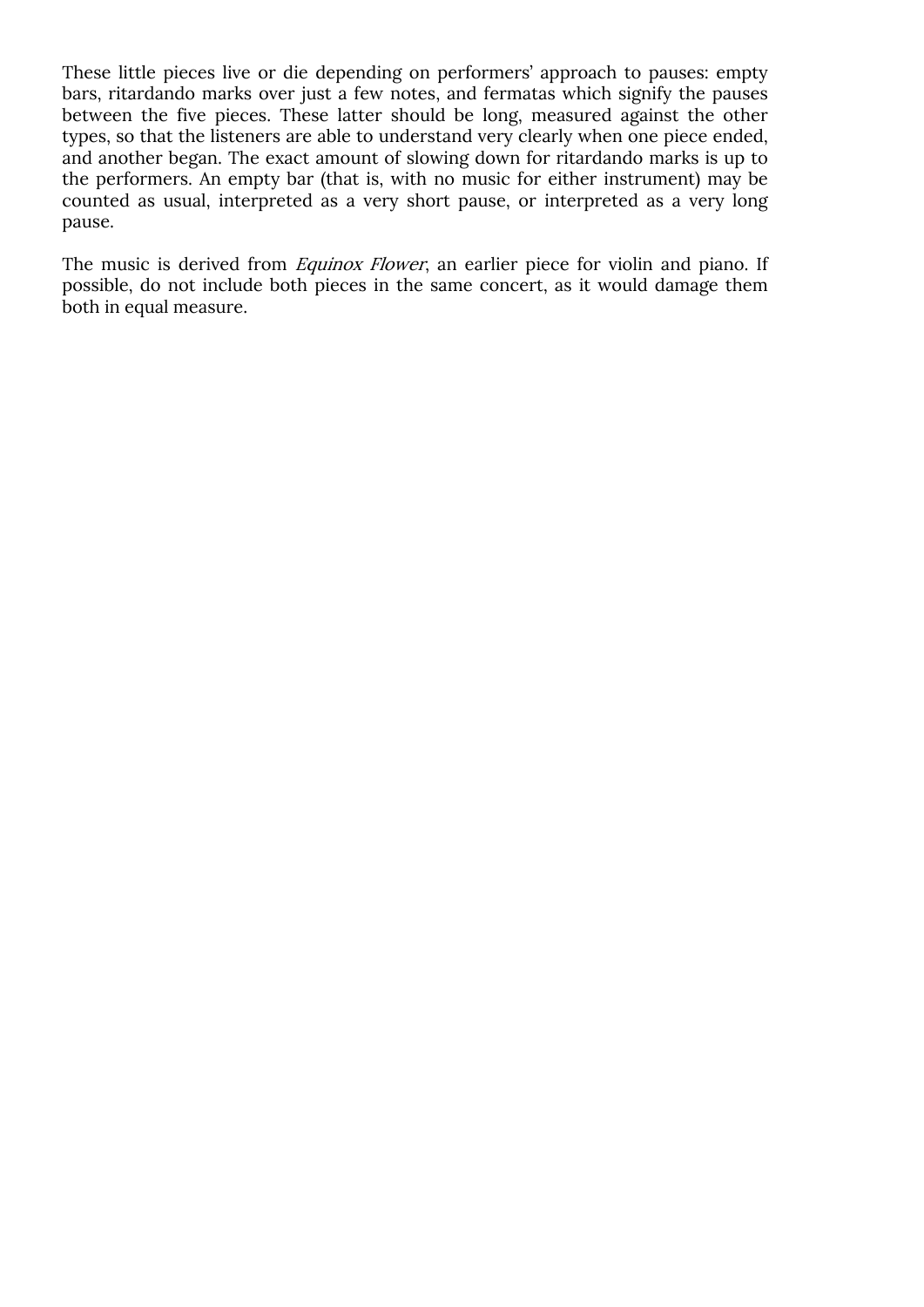Five Views of a River in Autumn



 $\mathcal{P}$ ed  $\mathcal{P}$   $\mathcal{P}$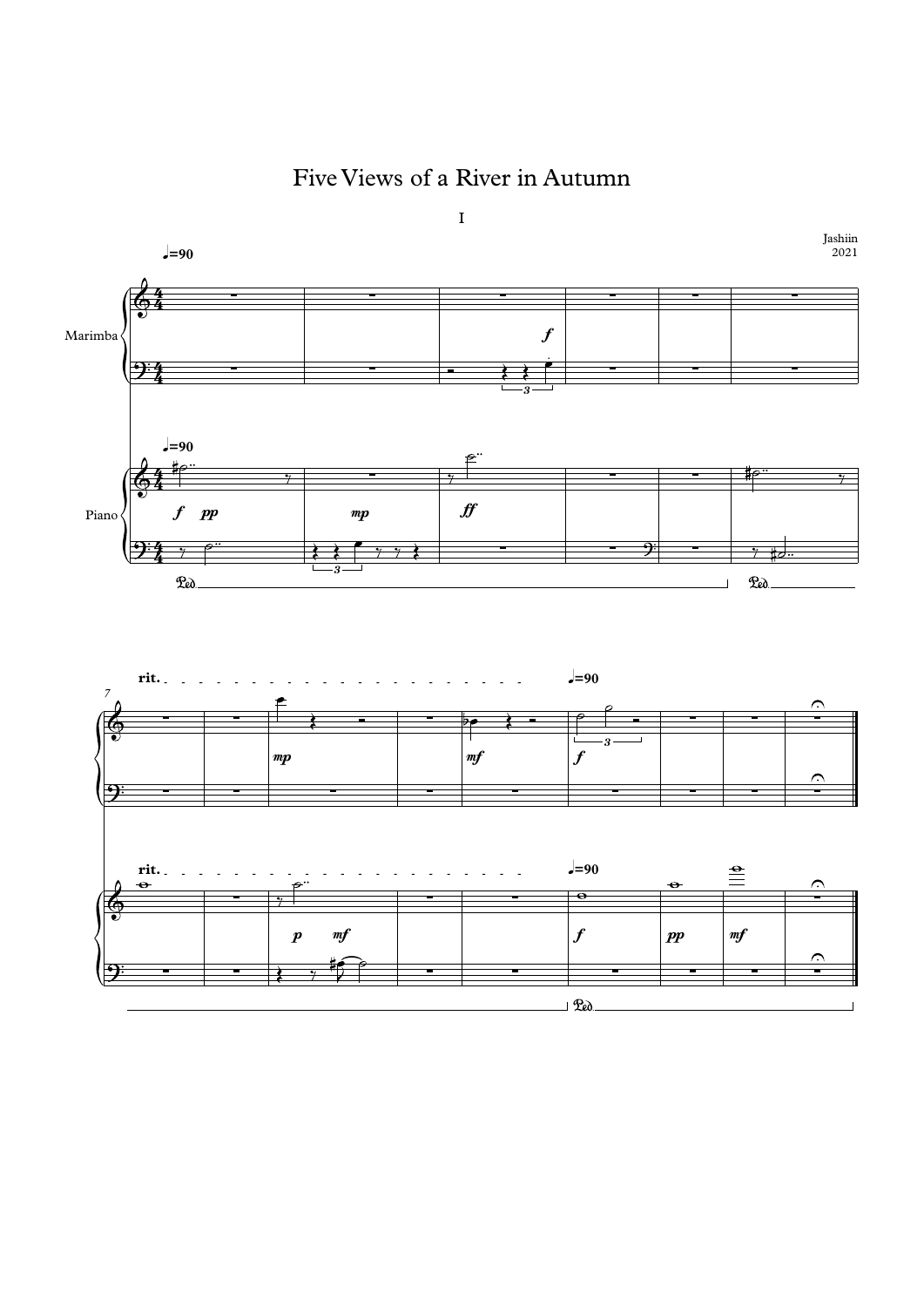



II

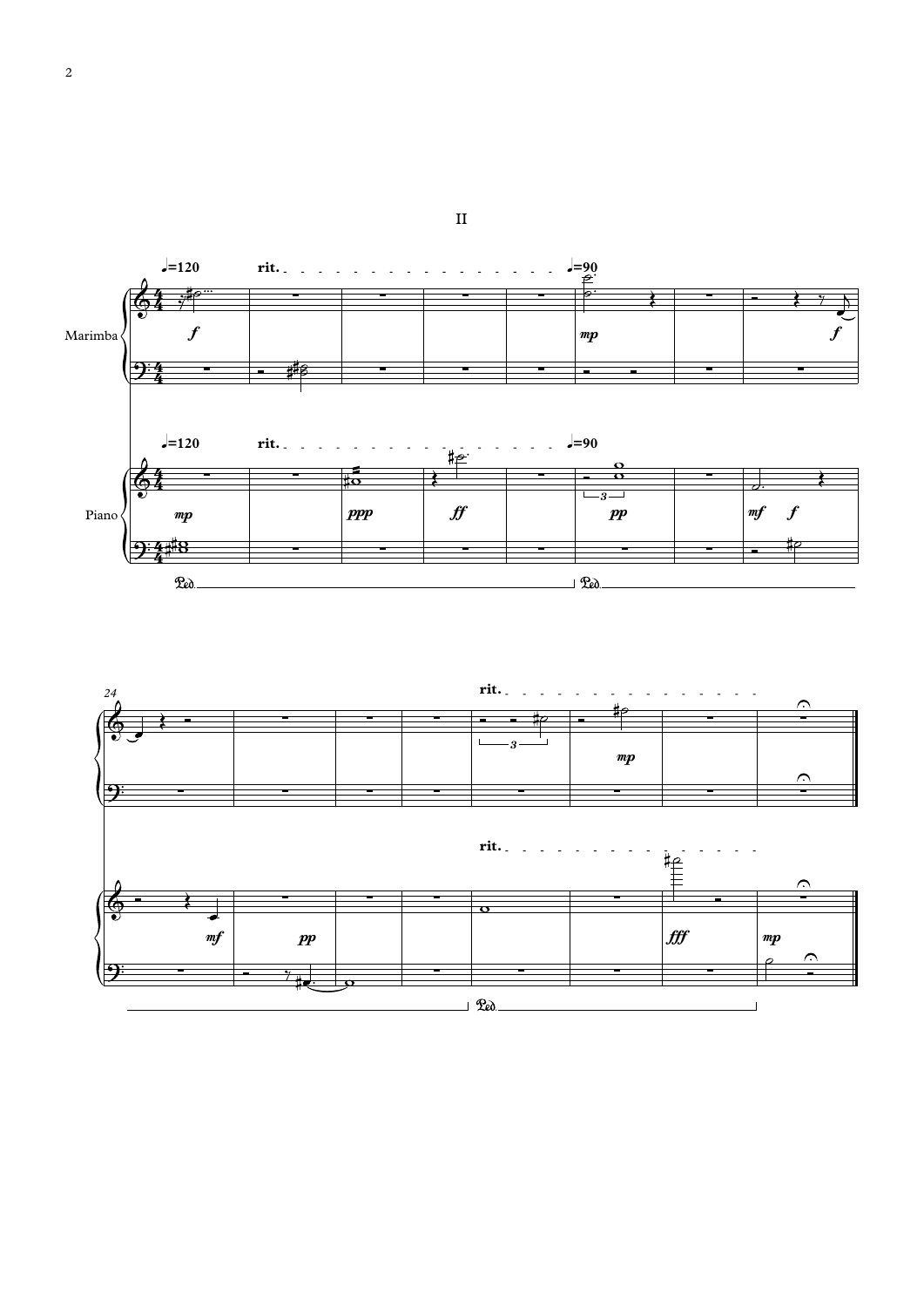



III

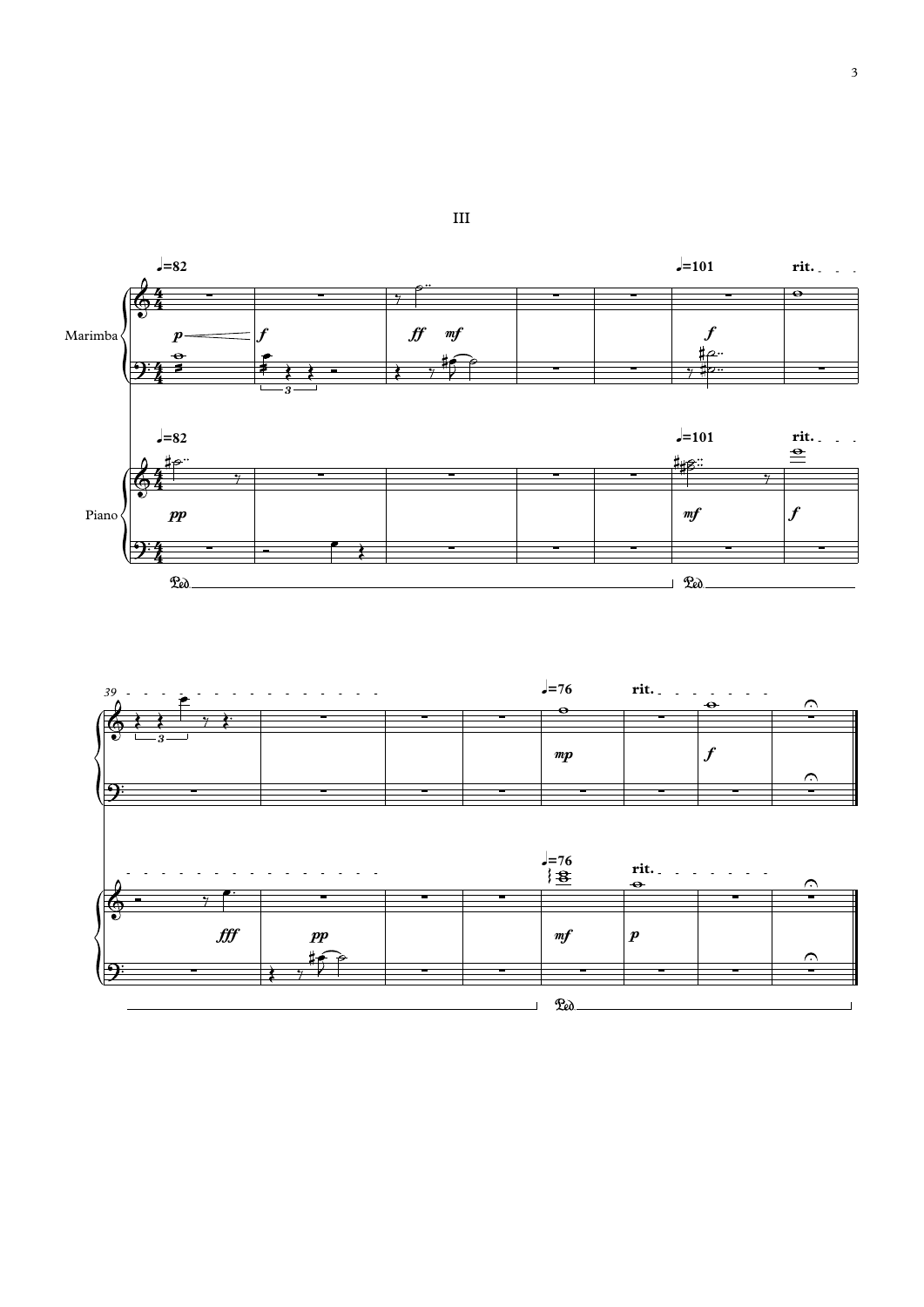



IV